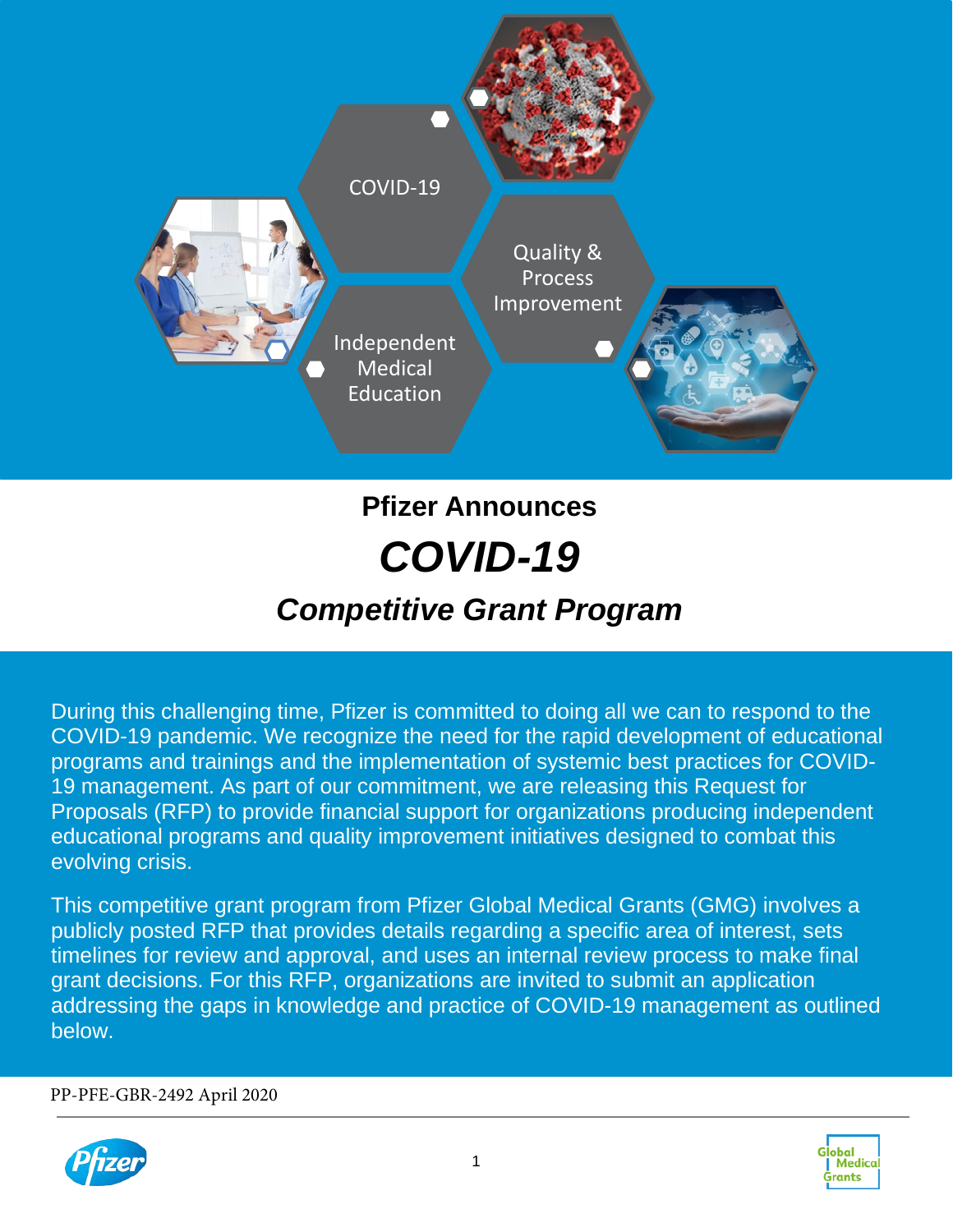## **I. Eligibility**

| <b>Geographic Scope:</b>                        | Global                                                                                                                                                                                                                                                                                |  |  |
|-------------------------------------------------|---------------------------------------------------------------------------------------------------------------------------------------------------------------------------------------------------------------------------------------------------------------------------------------|--|--|
| <b>Applicant Eligibility</b><br><b>Criteria</b> | Only organizations are eligible to receive grants, not individuals or<br>medical practice groups.                                                                                                                                                                                     |  |  |
|                                                 | The following may apply: medical, dental, nursing, allied health, and/or<br>pharmacy professional schools; healthcare institutions (both large and<br>small); professional associations; government agencies; and other entities<br>with a mission related to healthcare improvement. |  |  |
|                                                 | For educational programs offering credit, the requesting organization must<br>be the accredited provider.                                                                                                                                                                             |  |  |

## **II. Requirements**

| <b>Date RFP Issued</b>                                    | April 13, 2020                                                                                                                                                                                                                                                                                                                                                                                                                                                                                                                                                                                                                                                                                                                                                                                                                                                                                                                                                                                                                                                                                                                                                                                                                                                                                                                                                                               |  |
|-----------------------------------------------------------|----------------------------------------------------------------------------------------------------------------------------------------------------------------------------------------------------------------------------------------------------------------------------------------------------------------------------------------------------------------------------------------------------------------------------------------------------------------------------------------------------------------------------------------------------------------------------------------------------------------------------------------------------------------------------------------------------------------------------------------------------------------------------------------------------------------------------------------------------------------------------------------------------------------------------------------------------------------------------------------------------------------------------------------------------------------------------------------------------------------------------------------------------------------------------------------------------------------------------------------------------------------------------------------------------------------------------------------------------------------------------------------------|--|
| <b>Clinical Area</b>                                      | COVID-19                                                                                                                                                                                                                                                                                                                                                                                                                                                                                                                                                                                                                                                                                                                                                                                                                                                                                                                                                                                                                                                                                                                                                                                                                                                                                                                                                                                     |  |
| <b>Specific Areas of</b><br><b>Interest for this RFP:</b> | <b>Category A: Independent Medical Education Grants</b><br>Through this RFP, it is our intent to support educational programs for<br>healthcare providers focused on the recognition, diagnosis, treatment, and<br>overall care management of patients with COVID-19. Specific topics of<br>interest include:<br>Overview of the epidemiology, virology, and clinical features of COVID-<br>19<br>Summary of the criteria for testing and interpreting results of laboratory<br>testing<br>Recommendations for managing patients with COVID-19 at home and<br>in the hospital<br>Counsel for preventing transmission in the clinic and in the community<br>$\bullet$<br>Review of Investigational treatments<br>$\bullet$<br>Guidance for managing special patient populations during the COVID-<br>$\bullet$<br>19 pandemic<br>Retraining on COVID-19 relevant medical procedures (e.g. ventilator<br>$\bullet$<br>management) for clinicians returning to the work force<br>Guidelines on the correct use and procedures of personal protective<br>equipment (PPE)<br>In addition, we are interested in supporting programs that include tools<br>designed to help HCP's educate patients and caregivers on the disease state,<br>preventative measures, and emerging strategies for COVID-19 treatment.<br>All activity types will be considered, though given the current circumstances, |  |



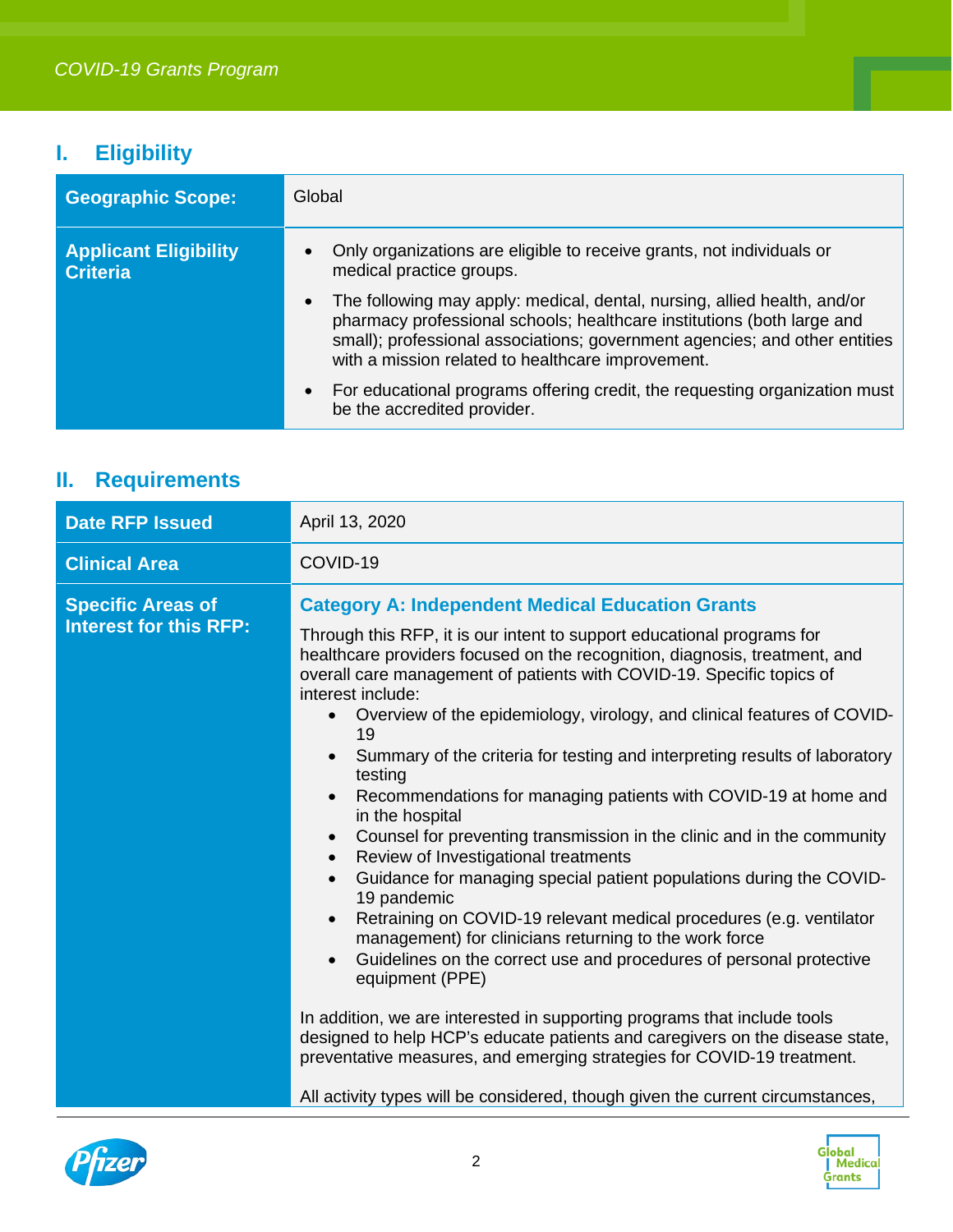|                         | virtual and mobile activities will be prioritized. This includes applications to re-<br>purpose existing educational resources into easy-to-use and easy-to-access<br>delivery formats (e.g. mobile apps.) We will also consider applications re-<br>purposing education or training resources that currently exist in one language<br>but could be modified and translated to other languages and rolled out in<br>different geographies.<br><b>Click HERE for instructions on HOW TO APPLY</b>                                                                                                                                                                                                          |
|-------------------------|-----------------------------------------------------------------------------------------------------------------------------------------------------------------------------------------------------------------------------------------------------------------------------------------------------------------------------------------------------------------------------------------------------------------------------------------------------------------------------------------------------------------------------------------------------------------------------------------------------------------------------------------------------------------------------------------------------------|
|                         | <b>Category B: Quality &amp; Process Improvement Grants</b>                                                                                                                                                                                                                                                                                                                                                                                                                                                                                                                                                                                                                                               |
|                         | The intent of this grant category is to provide support to hospitals or<br>healthcare systems so that they may evaluate and improve their systems-of-<br>care for COVID-19 patients. Funds can be used for staff training or clinical<br>process improvement. While hospitals are dealing with the urgent care of<br>patients with COVID-19, these grants can be used to address procedural<br>challenges and needs. Quality improvement grants can also be used to help<br>facilitate the sharing and exchange of best practices across hospital systems<br>or geographic regions. Our goal is that the quality or process of care of<br>patients will be improved with this additional funding support. |
|                         | <b>Click HERE for instructions on HOW TO APPLY</b>                                                                                                                                                                                                                                                                                                                                                                                                                                                                                                                                                                                                                                                        |
|                         | <b>PLEASE NOTE:</b> Given the urgency of care required to meet the demands of<br>the COVID-19 pandemic, it is expected that all educational programs, QI<br>plans, patient education materials, and other tools funded through this grant<br>program will be made publicly available for the entire healthcare community to<br>use.                                                                                                                                                                                                                                                                                                                                                                       |
| <b>Target Audience:</b> | Healthcare providers and health systems managing patients with COVID-19                                                                                                                                                                                                                                                                                                                                                                                                                                                                                                                                                                                                                                   |
| <b>Not in Scope</b>     | It is not in scope for this RFP to support clinical research projects. Projects<br>evaluating the efficacy of therapeutic or diagnostic agents will not be<br>considered. Information about independent medical grants that Pfizer may                                                                                                                                                                                                                                                                                                                                                                                                                                                                    |

Also, please note that it is not in the scope of this RFP for funds to be used to purchase therapeutic agents (prescription or non-prescription), capital equipment, or PPE.

support can be found at www.Pfizer.co.uk/independent-medical-grants.

- **Expected Approximate**  • The total available budget related to this RFP is \$5,000,000 USD. • Expected approximate range of grant awards: \$20,000 to \$250,000 USD.
	- We will consider larger grants depending on the size and scope of the program.



**Monetary Range of Grant Applications:**

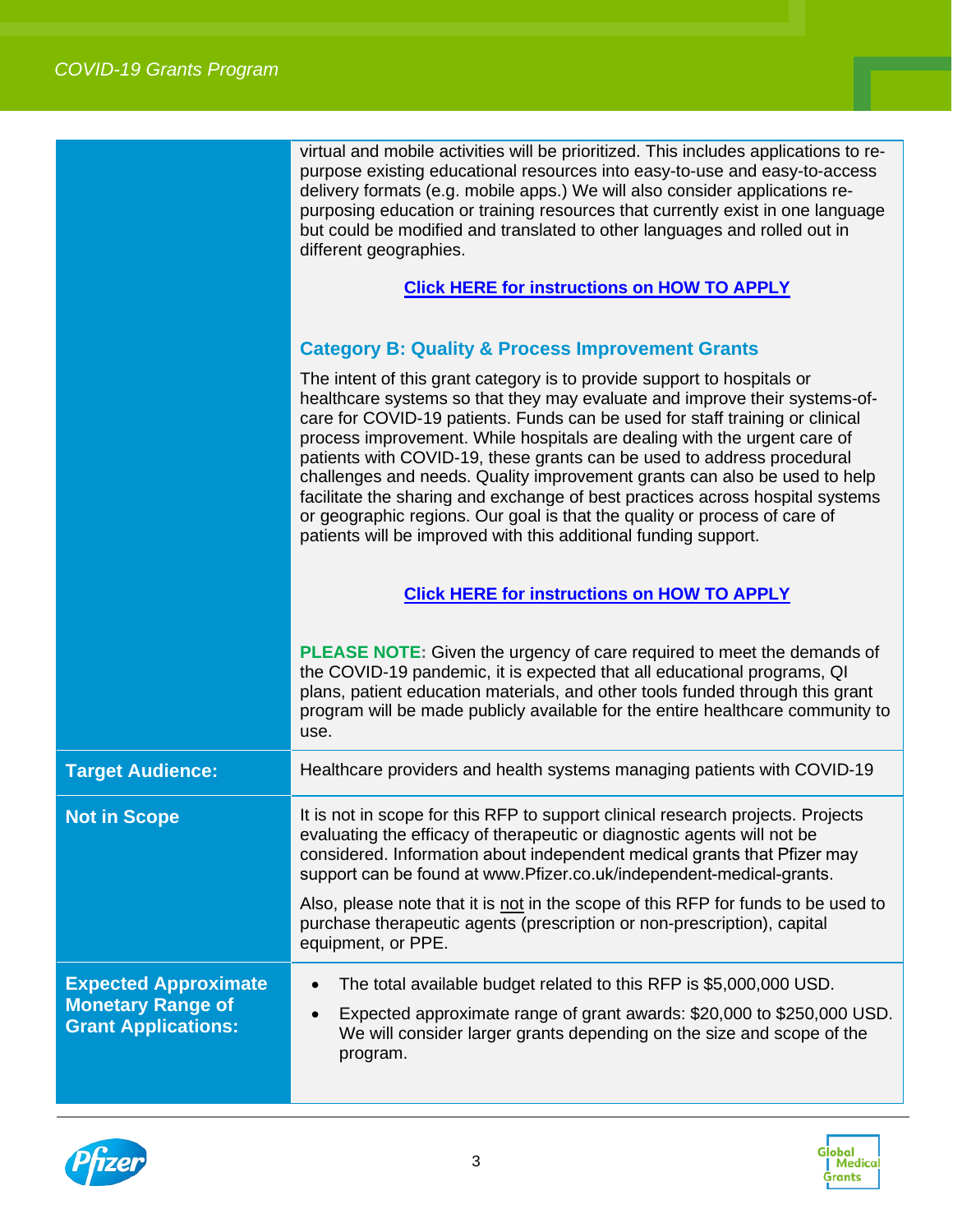| <b>Key Dates for Review</b><br>and Approval Process:                       | To facilitate a rapid response, application reviews and approvals will be done<br>on a rolling basis. Although the RFP application window is open for 6 weeks,<br>organizations are encouraged to apply as soon as possible. We anticipate a<br>high volume of applications and will continue to award grants until the budget<br>is depleted. |  |
|----------------------------------------------------------------------------|------------------------------------------------------------------------------------------------------------------------------------------------------------------------------------------------------------------------------------------------------------------------------------------------------------------------------------------------|--|
|                                                                            | Grant Application RFP start date: April 13, 2020                                                                                                                                                                                                                                                                                               |  |
|                                                                            | Grant Application RFP closing date: May 22, 2020                                                                                                                                                                                                                                                                                               |  |
|                                                                            | Anticipated Grant Award Notification Date: Our intent is to review and<br>make funding decisions on all applications within 7-10 days* of<br>submission.<br>*Processing time may take longer for organizations outside of the U.S.                                                                                                             |  |
|                                                                            | Grants will be distributed following a fully executed agreement.                                                                                                                                                                                                                                                                               |  |
|                                                                            | Anticipated Project Start: As soon as possible after the grant agreement<br>is executed.                                                                                                                                                                                                                                                       |  |
| <b>Questions:</b>                                                          | If you have questions regarding this RFP, please direct them in writing to<br>Derek Warnick (Derek. Warnick@pfizer.com), with the subject line<br>"COVID-19 RFP Question."                                                                                                                                                                     |  |
| <b>Mechanism by which</b><br><b>Applicants will be</b><br><b>Notified:</b> | All applicants will be notified via email by the dates noted above.<br>Applicants may be asked for additional clarification during the review<br>period.                                                                                                                                                                                       |  |

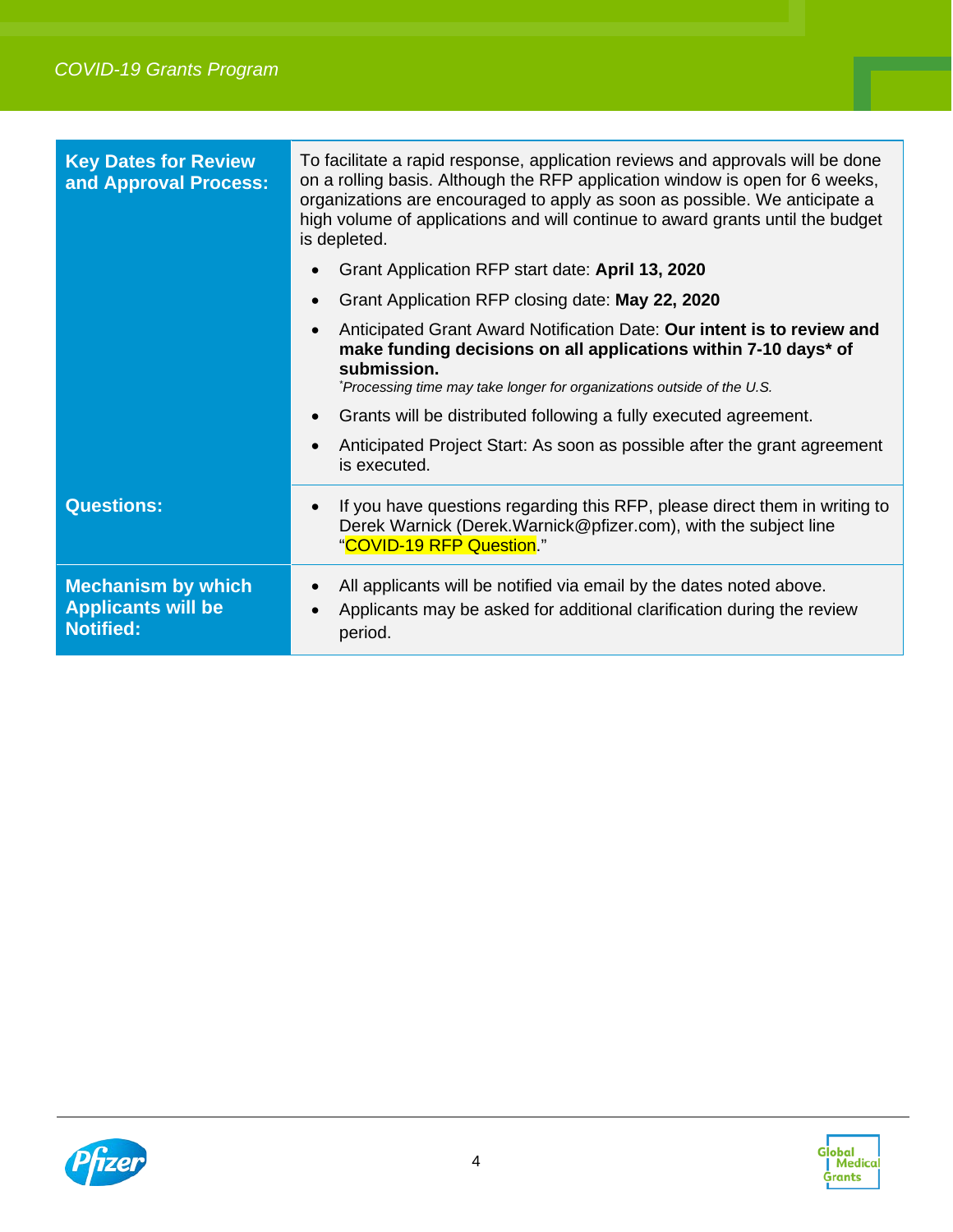## <span id="page-4-0"></span>**Category A: Independent Medical Education Grant Instructions**

| <b>How to Submit:</b> | Please go to www.cybergrants.com/pfizer/knowledge and sign in. First-<br>$\bullet$<br>time users should click "Create your password".                                                                                                                                                                                       |
|-----------------------|-----------------------------------------------------------------------------------------------------------------------------------------------------------------------------------------------------------------------------------------------------------------------------------------------------------------------------|
|                       | In the application:<br>$\bullet$                                                                                                                                                                                                                                                                                            |
|                       | o For the question "What type of request are you submitting?"<br>select Response to a Request for Proposal (RFP)                                                                                                                                                                                                            |
|                       | For the question "Are you replying to a Request for Proposal as<br>$\circ$<br>part of the Competitive Grant Program?" select Yes                                                                                                                                                                                            |
|                       | ○ Select the following Competitive Grant Program Name: 2020<br><b>GMG G- COVID-19</b>                                                                                                                                                                                                                                       |
|                       | Select the following Primary Area of Interest: Support for Health<br><b>Outcomes</b>                                                                                                                                                                                                                                        |
|                       | Requirements for submission:<br>Complete all required sections of the online application and upload your<br>project proposal (see Appendix) in the General RFP Submission field.<br>If you encounter any technical difficulties with the website, please click<br>the "Technical Questions" link at the bottom of the page. |
|                       | <b>IMPORTANT:</b> Be advised applications submitted through the wrong<br>application type and/or submitted after the due date will not be reviewed by the<br>committee.                                                                                                                                                     |

### **RFP Submission Requirements (Category A)**

**Project Proposals should be single-spaced using Calibri 12-point font and 1-inch margins. Note there is a 10-page limit exclusive of references. Please include the following:**

| <b>Goals and Objectives</b>                | Briefly state the overall goal of the project.<br>List the objectives you plan to meet with your project, in terms of learning<br>and expected outcomes.                                                                                                                                                                           |
|--------------------------------------------|------------------------------------------------------------------------------------------------------------------------------------------------------------------------------------------------------------------------------------------------------------------------------------------------------------------------------------|
| <b>Needs Assessment for</b><br>the Project | Include a description of your organization's needs assessment for this<br>proposed project which may include a quantitative baseline data summary,<br>initial metrics, or a project starting point (please cite data on gap analyses or<br>relevant patient-level data that informs the stated objectives) in your target<br>area. |



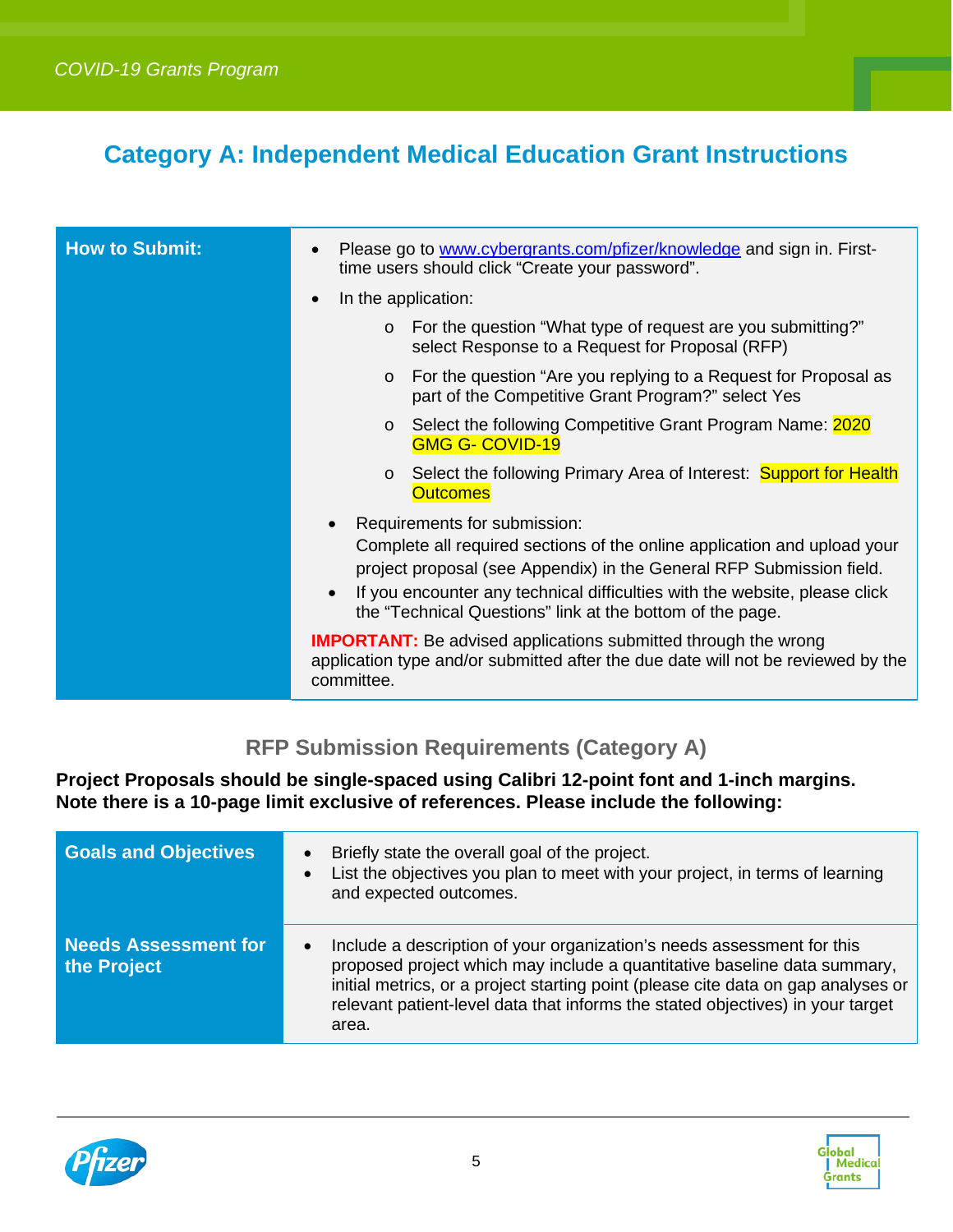| <b>Target Audience</b>                        | Describe the primary audience(s) targeted for this project. Indicate whom<br>you believe will directly benefit from the project outcomes. Describe the<br>overall population size as well as the size of your sample population.                                                                                                                                                                                                                                                                                                                                                                                                                                                             |  |  |
|-----------------------------------------------|----------------------------------------------------------------------------------------------------------------------------------------------------------------------------------------------------------------------------------------------------------------------------------------------------------------------------------------------------------------------------------------------------------------------------------------------------------------------------------------------------------------------------------------------------------------------------------------------------------------------------------------------------------------------------------------------|--|--|
| <b>Project Design and</b><br><b>Methods</b>   | Describe the planned project, the educational approach, and the way the<br>planned methods address the established need.                                                                                                                                                                                                                                                                                                                                                                                                                                                                                                                                                                     |  |  |
| <b>Innovation</b>                             | Explain what measures you have taken to assure that this project is original<br>and does not duplicate other projects or materials already developed.<br>Describe how this project builds upon existing work, pilot projects, or<br>ongoing projects developed either by your institution or other institutions.                                                                                                                                                                                                                                                                                                                                                                             |  |  |
| <b>Evaluation and</b><br><b>Outcomes</b>      | In terms of the metrics used for the needs assessment, describe how your<br>organization will determine if the gap was addressed for the target group.<br>Identify the sources of data your organization anticipates using to make the<br>determination. Describe how your organization is expected to collect and<br>analyze the data. Explain the method used to control for other factors<br>outside this project (e.g., use of a control group or comparison with baseline<br>data). Quantify the amount of change expected from this project in terms<br>the target audience. Describe how your organization will determine if the<br>target audience was fully engaged in the project. |  |  |
| <b>Dissemination Plan</b>                     | Describe how the project may have extended benefit beyond the grant. Will<br>the teaching materials be made available to others to use? Will there be<br>tools or resources that are made publicly available beyond the initial project.<br>Describe how the project outcomes might be broadly disseminated.                                                                                                                                                                                                                                                                                                                                                                                 |  |  |
| <b>Anticipated Project</b><br><b>Timeline</b> | Provide an anticipated timeline for your project including project start/end<br>dates.                                                                                                                                                                                                                                                                                                                                                                                                                                                                                                                                                                                                       |  |  |
| <b>Additional Information</b>                 | If there is any additional information you feel Pfizer should be aware of<br>$\bullet$<br>concerning the importance of this project, please summarize here.                                                                                                                                                                                                                                                                                                                                                                                                                                                                                                                                  |  |  |
| <b>Organization Detail</b>                    | Describe the attributes of the institutions/organizations that will support and<br>facilitate the execution of the project, the leadership of the proposed project,<br>and the specific role of each institution in the proposed project.                                                                                                                                                                                                                                                                                                                                                                                                                                                    |  |  |
| <b>Budget</b>                                 | While estimating your budget please keep the following items in mind:<br>It is not in the scope of this RFP for funds to be used to purchase<br>$\circ$<br>therapeutic agents (prescription or non-prescription), capital<br>equipment, or PPE<br>Overhead rates of up to 28% of the total proposed project budget<br>$\circ$<br>may be supported by Pfizer                                                                                                                                                                                                                                                                                                                                  |  |  |



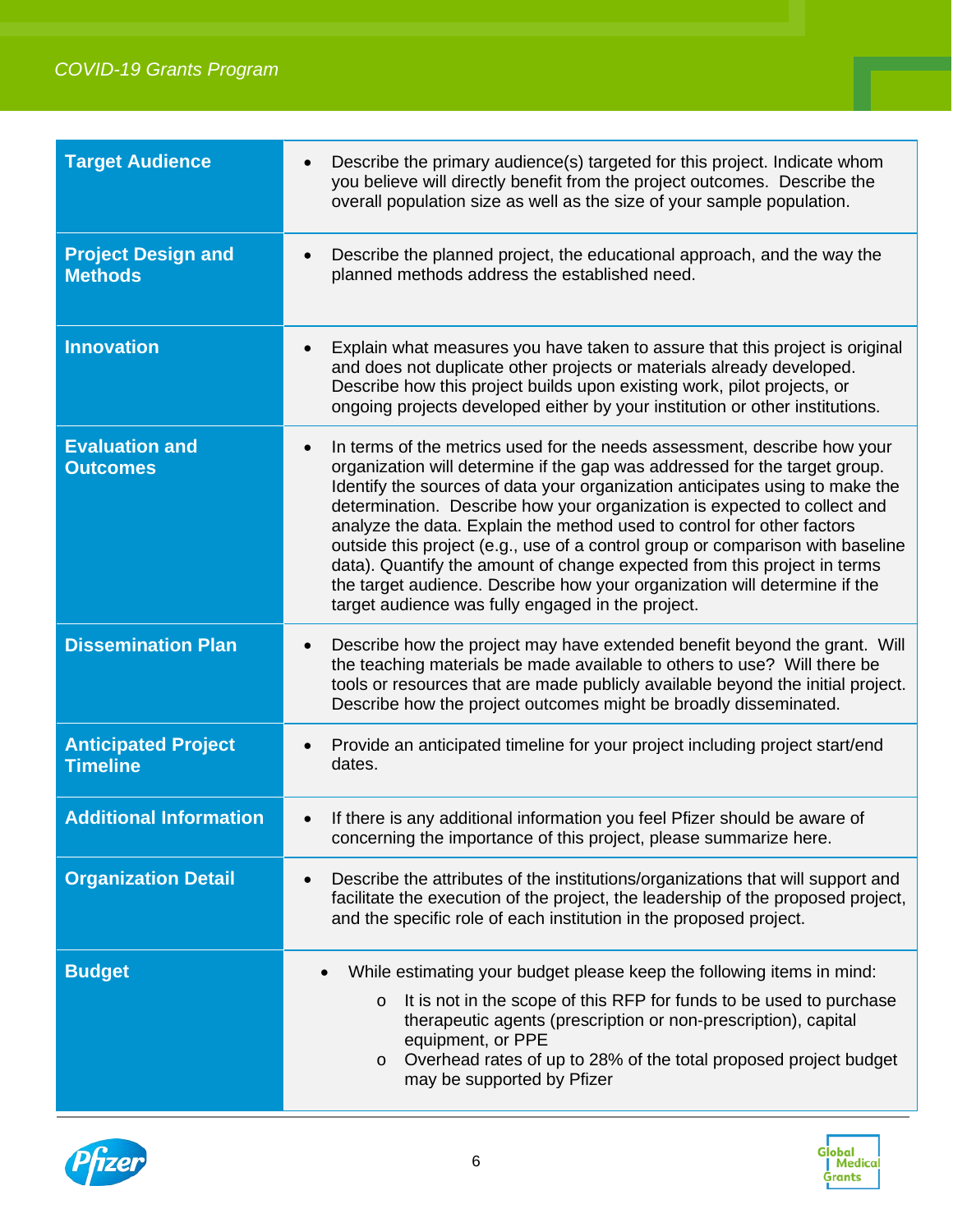## <span id="page-6-0"></span>**Category B: Quality & Process Improvement Grant Instructions**

| <b>How to Submit:</b> | Please go to www.cybergrants.com/pfizer/QI and sign in. First-time<br>$\bullet$<br>users should click "Create your password".                                                  |
|-----------------------|--------------------------------------------------------------------------------------------------------------------------------------------------------------------------------|
|                       | Select the following Primary Area of Interest: Support for Health<br><b>Outcomes</b>                                                                                           |
|                       | Select the following Competitive Grant Program Name: 2020 GMG G-<br>$\bullet$<br>COVID-19                                                                                      |
|                       | Requirements for submission: Complete all required sections of the<br>$\bullet$<br>online application (see details below). An additional uploaded proposal<br>is not required. |
|                       | • If you encounter any technical difficulties with the website, please click<br>the "Technical Questions" link at the bottom of the page.                                      |
|                       | <b>IMPORTANT:</b> Be advised applications submitted through the wrong<br>application type and/or submitted after the due date will not be reviewed by<br>the committee.        |

#### **RFP Submission Requirements (Category B)**

**The proposal will be accepted via the online application. An additional uploaded proposal is not required. When answering the questions in the application please keep the following in mind:**

| <b>Goals and Objectives</b>                  | Briefly state the overall goal of the project. Also describe how this goal<br>aligns with the focus of the RFP and the goals of the applicant<br>organization(s).                                                                                                                                                                                                                                                                                                                                                        |
|----------------------------------------------|--------------------------------------------------------------------------------------------------------------------------------------------------------------------------------------------------------------------------------------------------------------------------------------------------------------------------------------------------------------------------------------------------------------------------------------------------------------------------------------------------------------------------|
|                                              | List the <i>overall</i> objectives you plan to meet with your project both in terms<br>of learning and expected outcomes. Objectives should describe the<br>target population as well as the outcomes you expect to achieve as a<br>result of conducting the project.                                                                                                                                                                                                                                                    |
| <b>Assessment of Need</b><br>for the Project | Please include a quantitative baseline data summary, initial metrics (e.g.,<br>quality measures), or a project starting point (please cite data on gap<br>analyses or relevant patient-level data that informs the stated objectives)<br>in your target area. Describe the source and method used to collect the<br>data. Describe how the data was analyzed to determine that a gap<br>existed. If a full analysis has not yet been conducted, please include a<br>description of your plan to obtain this information. |



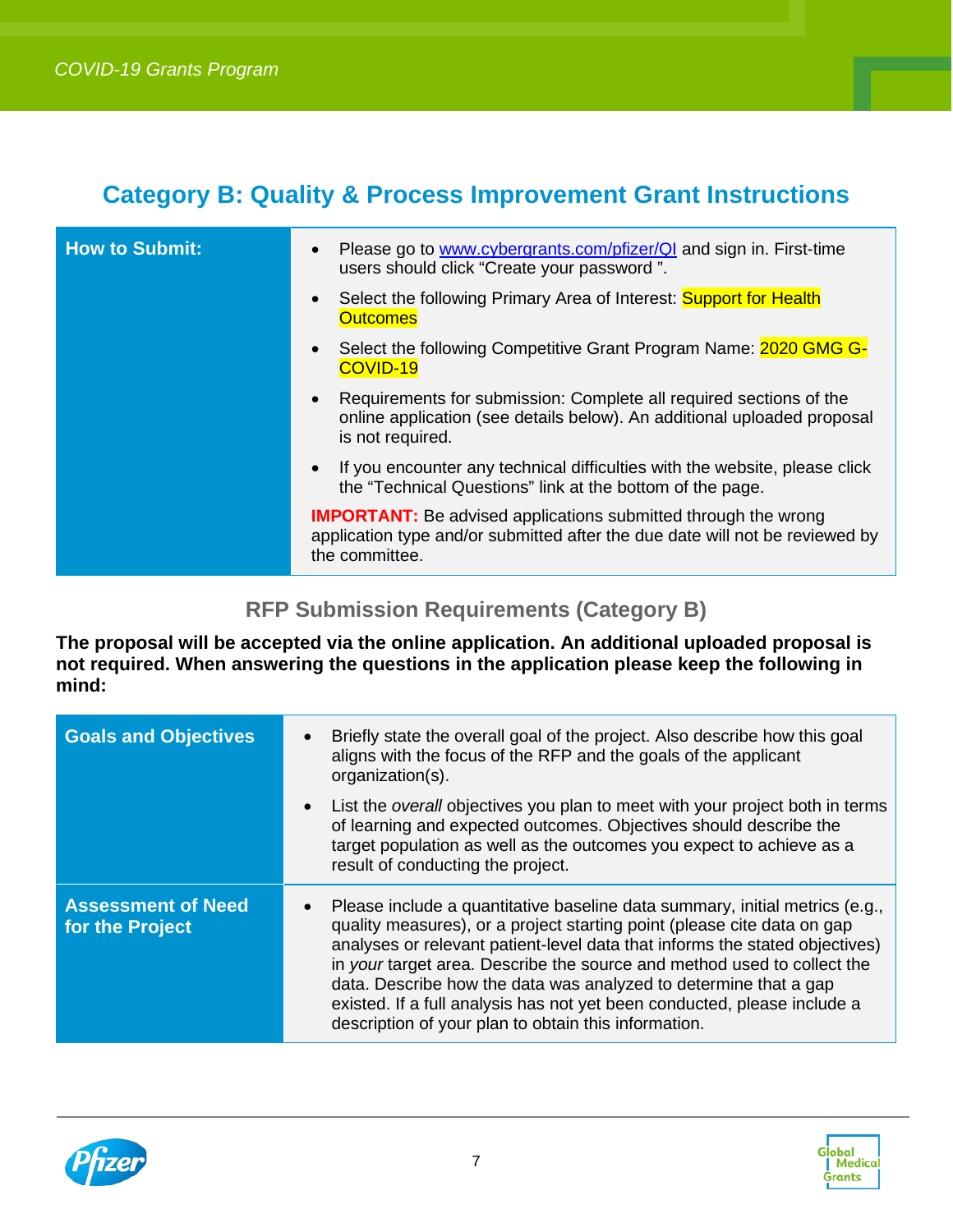#### 3 *COVID-19 Grants Program*

| <b>Target Audience</b>                        | Describe the primary audience(s) targeted for this project. Also indicate<br>whom you believe will directly benefit from the project outcomes.<br>Describe the overall population size as well as the size of your sample<br>population                                                                                                                                                                                                                                                                                                                                            |  |  |  |
|-----------------------------------------------|------------------------------------------------------------------------------------------------------------------------------------------------------------------------------------------------------------------------------------------------------------------------------------------------------------------------------------------------------------------------------------------------------------------------------------------------------------------------------------------------------------------------------------------------------------------------------------|--|--|--|
| <b>Project Design and</b><br><b>Methods</b>   | Describe the planned project and the way it addresses the established<br>need.<br>If your methods include educational activities, please describe succinctly<br>the topic(s) and format of those activities                                                                                                                                                                                                                                                                                                                                                                        |  |  |  |
| <b>Innovation</b>                             | Explain what measures you have taken to assure that this project idea is<br>$\bullet$<br>original and does not duplicate other projects or materials already<br>developed.<br>Describe how this project builds upon existing work, pilot projects, or<br>$\bullet$<br>ongoing projects developed either by your institution or other institutions<br>related to this project.                                                                                                                                                                                                      |  |  |  |
| <b>Evaluation and</b><br><b>Outcomes</b>      | In terms of the metrics used for the needs assessment, describe how you<br>$\bullet$<br>will determine if the practice gap was addressed for the target group.<br>Describe how you expect to collect and analyze the data.<br>Quantify the amount of change expected from this project in terms of<br>$\bullet$<br>your target audience.<br>Describe how the project outcomes will be broadly disseminated.<br>$\bullet$                                                                                                                                                           |  |  |  |
| <b>Anticipated Project</b><br><b>Timeline</b> | Provide an anticipated timeline for your project including project start/end<br>dates                                                                                                                                                                                                                                                                                                                                                                                                                                                                                              |  |  |  |
| <b>Additional Information</b>                 | If there is any additional information you feel Pfizer should be aware of<br>$\bullet$<br>concerning the importance of this project, please summarize here                                                                                                                                                                                                                                                                                                                                                                                                                         |  |  |  |
| <b>Organization Detail</b>                    | Describe the attributes of the institutions / organizations / associations<br>that will support and facilitate the execution of the project and the<br>leadership of the proposed project. Articulate the specific role of each<br>partner in the proposed project.                                                                                                                                                                                                                                                                                                                |  |  |  |
| <b>Budget Detail</b>                          | The budget amount requested must be in U.S. dollars (USD).<br>While completing the budget please keep the following items in mind:<br>Institutional overhead and indirect costs may be included within the<br>$\circ$<br>grant request. Examples include human resources department<br>costs, payroll processing and accounting costs, janitorial services,<br>utilities, property taxes, property and liability insurance, and building<br>maintenance as well as additional project expenses such as costs<br>for publication, IRB / IEC review fees, software license fees, and |  |  |  |